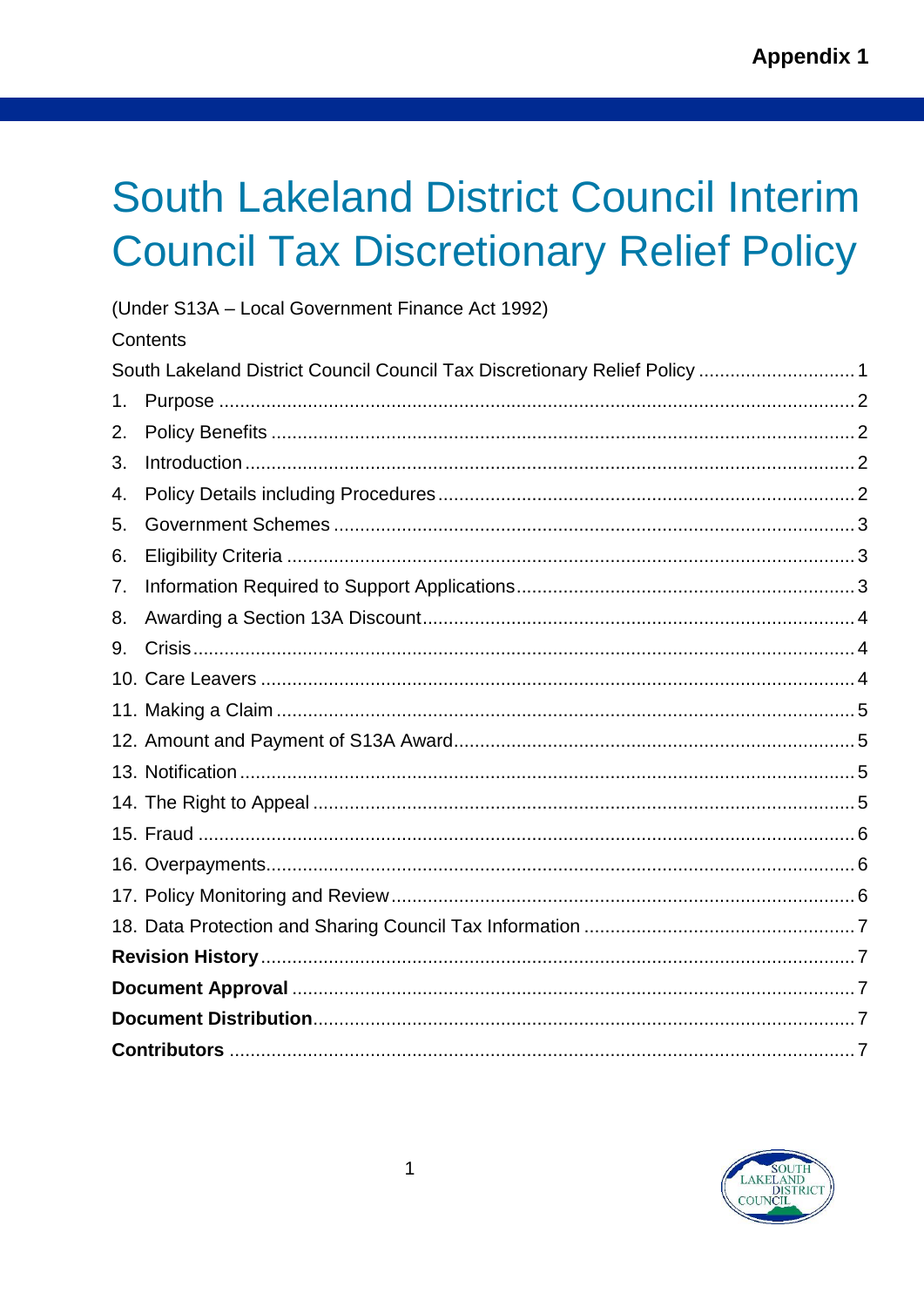#### <span id="page-1-0"></span>1. Purpose

- $1.1.$ The purpose of this policy is to outline the conditions that should be satisfied in order for the Council to consider relief from Council Tax under section 13A of the Local Government Finance Act 1992.
- $1.2.$ The intention is to provide relief to Council Tax payers in need of help due to exceptional circumstances.

# <span id="page-1-1"></span>2. Policy Benefits

- 2.1 South Lakeland District Council recognises that it must be able to respond flexibly to the needs of the district if it wants to support strong and sustainable communities.
- 2.2 Section 13A discount awards will be used to help mitigate the escalation of needs that arise from unforeseen or exceptional circumstances, which threatens the ability to fund the cost of council tax.

# <span id="page-1-2"></span>3. Introduction

- 3.1 Section 13A of the Local Government Finance Act 1992 provides the council with additional discretionary powers to enable it to reduce the Council Tax liability where statutory discounts, exemptions and reductions do not apply.
- 3.2 These discretionary awards can be given to:
	- a) Individual Council Tax payers;
	- b) Groups of Council Tax payers defined by a common set of circumstances;
	- c) Council Tax payers within a defined area; or
	- d) To all Council Tax payers within the Council's area.
- 3.3 When deciding on whether to grant a discretionary award, the Council will consider each application on its merits. Principles of reasonableness will apply in all cases.
- 3.4 Given that the cost of any such award, unless funded by a specific Government scheme, has to be met by the District's Council Tax payers, any applications must meet the underlying principle of offering value for money to all residents of South Lakeland. This will be achieved by asking for a range of information to support each application.

# <span id="page-1-3"></span>4. Policy Details including Procedures

4.1 The Council will consider making a Section 13A award to applicants who meet the qualifying criteria, as specified in this policy.

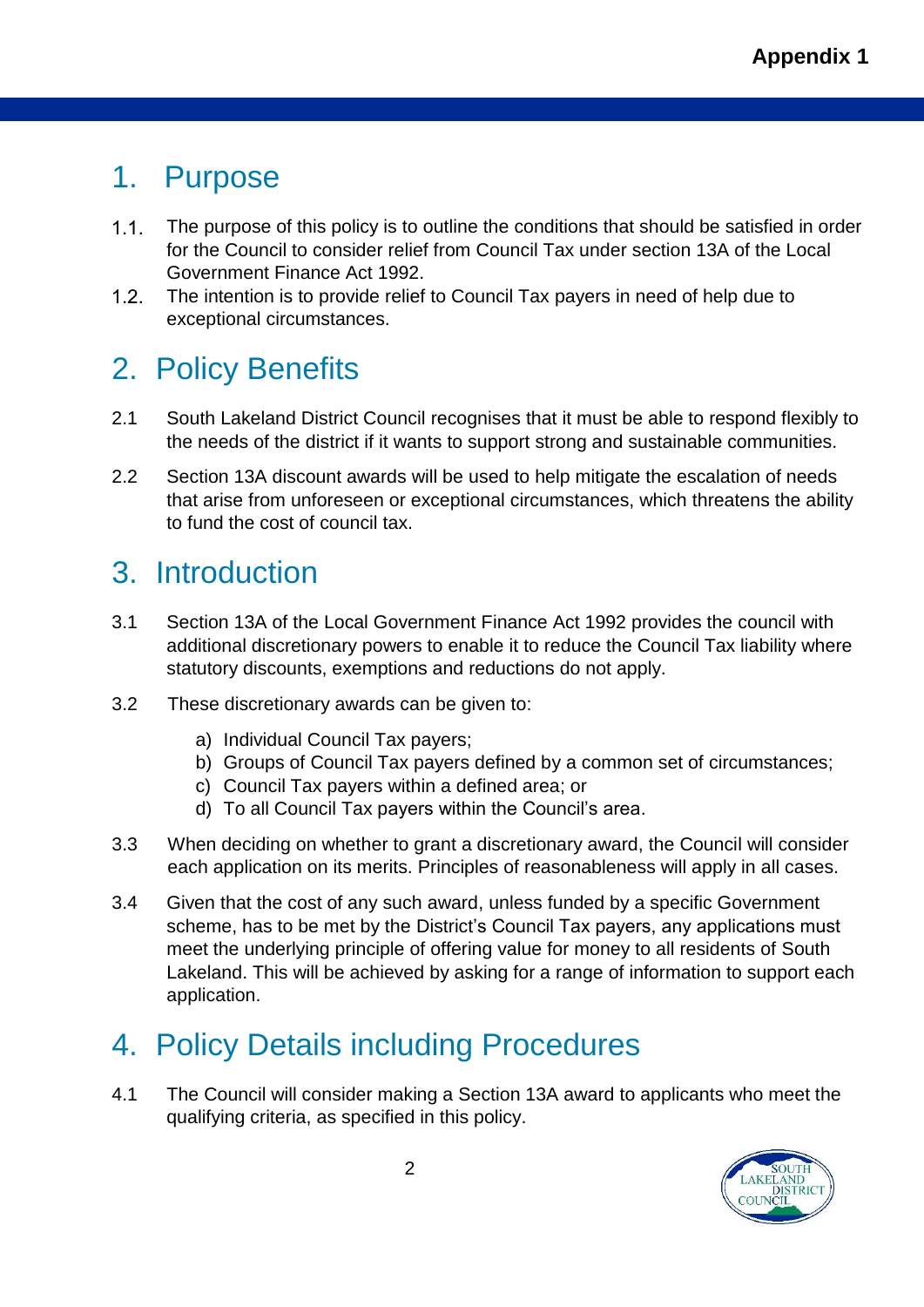- 4.2 The features of South Lakeland District Councils Section 13A Scheme are that:
	- a) it is discretionary;
	- b) an applicant does not have a statutory right to a payment;
	- c) the operation of the scheme is for the Council to determine;
	- d) the Council may choose to vary the way in which funds are allocated according to community needs;

If the applicant is dissatisfied with any decision taken on a claim that they have made they can ask for further details on the decision and make an appeal in line with Section 14 of this Policy.

## <span id="page-2-0"></span>5. Government Schemes

- 5.1 Where appropriate, Government may introduce a specific scheme in response to an event. Where such schemes are introduced, funding is normally fully met by Government, without impact upon the local Council Tax payer.
- 5.2 Any such schemes that are introduced, in so far as they fall to be administered under S13A of the Local Government Finance Act 1992, will be administered in accordance with instructions and guidance set out by Government.
- 5.3 If a scheme is introduced by Government, it will cease as soon as all funds have been distributed.

# <span id="page-2-1"></span>6. Eligibility Criteria

6.1 There are no pre-set criteria for the award of a Section 13A discount. Each application will be considered on its individual merits against the 4 conditions set out under 4.2 above.

# <span id="page-2-2"></span>7. Information Required to Support Applications

- 7.1 Each application shall include the following information:
	- a) The level of discount being requested (i.e. is this for the full year's Council Tax or part of it);
	- b) The reason for the request (i.e. why is the discount wanted);
	- c) Period of time the discount is wanted for (i.e. the full financial year, part of financial year, or some other period of time);
	- d) Steps that have been taken to meet or mitigate the Council Tax liability (i.e. any other discounts or reductions awarded).

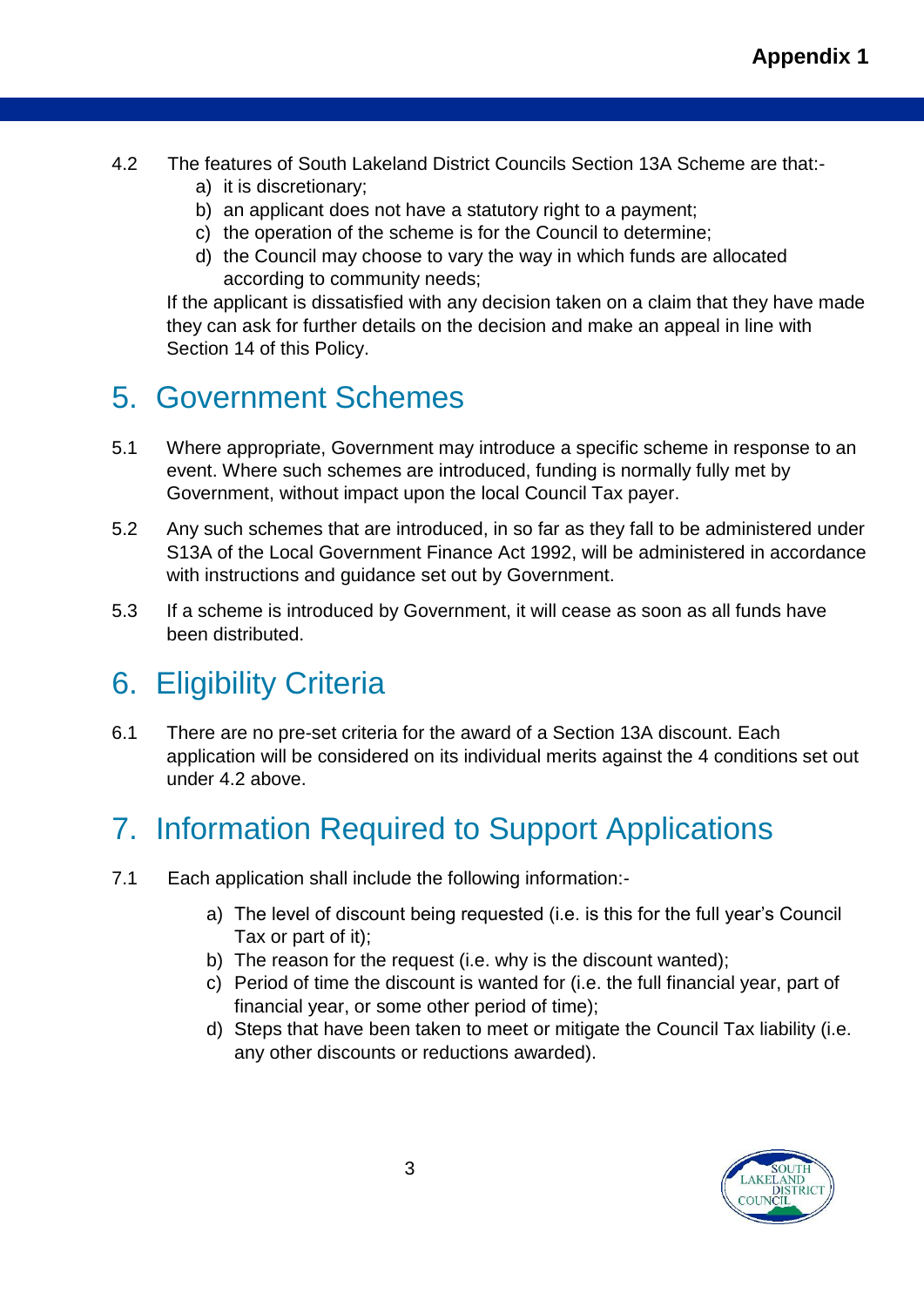## <span id="page-3-0"></span>8. Awarding a Section 13A Discount

- 8.1 In deciding whether to make an award we will have regard to the applicant's circumstances.
- 8.2 Applicants will be asked to supply reasonable supporting evidence to substantiate the answers given to the questions above. This may include, but is not limited to:
	- a) income & expenditure statements;
	- b) any sources of credit balances;
	- c) any help which is likely to be available to the applicant from other sources;
	- d) other special circumstances the council should be aware of.

### <span id="page-3-1"></span>9. Crisis

- 9.1 The Council will consider requests for assistance from Council Taxpayers who, through no fault of their own, have experienced a crisis, or an event that has made their property uninhabitable e.g. due to fire or flooding.
- 9.2 The Council will consider applications on a case by case basis. Any reduction will be applied where a person remains liable to pay Council Tax and for which they have no recourse for compensation or to any statutory discounts or exemptions, or where the crisis or event is not covered by any insurance policy.
- 9.3 The Council will not consider applications from Council Tax payers where Government guidance or policy provides for a reduction in liability in specific circumstances for example, flood relief schemes.

### <span id="page-3-2"></span>10.Care Leavers

- 10.1 The Council may reduce or remit entirely the Council Tax liability of Care Leavers who satisfy the following criteria:
	- a) The person is a former relevant care leaver as defined within the Children (Leaving Care) Act 2000;
	- b) The person has left care and is aged between 18 and 25;
	- c) The person resides within South Lakeland and is liable to pay Council Tax to South Lakeland District Council.
- 10.2 Any award given will end on their 25th birthday.
- 10.3 Further information regarding Care Leavers can be obtained from the Cumbria Care Leaver Council Tax Exemption Policy, effective 1st April 2018.

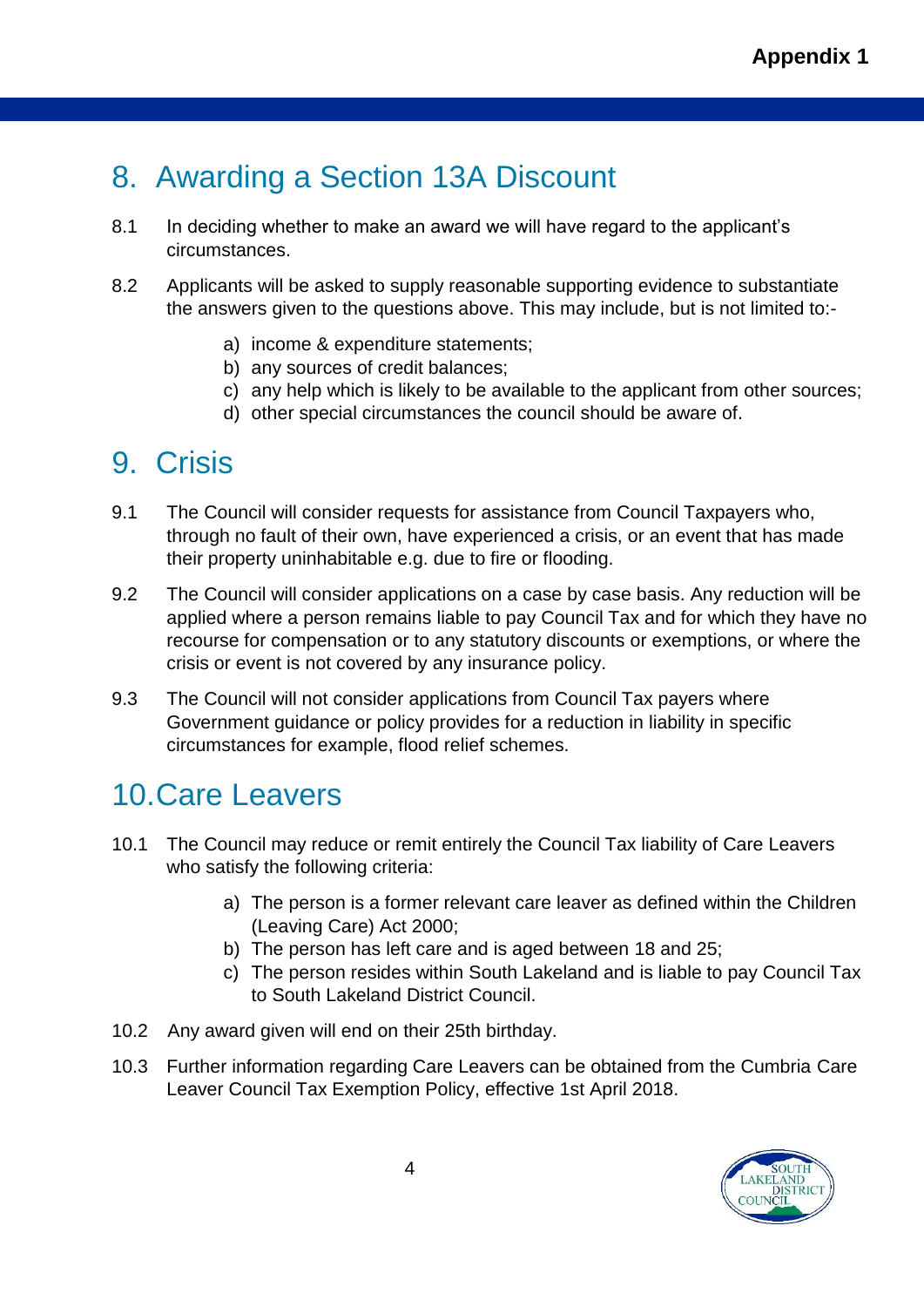# <span id="page-4-0"></span>11.Making a Claim

- 11.1. On line please download the Council Tax Discretionary Relief application from www.southlakeland.gov.uk
- 11.2. For any questions, please do not hesitate to contact Customer Services on 01539 733333, or email [counciltax@southlakeland.gov.uk](mailto:counciltax@southlakeland.gov.uk)

# <span id="page-4-1"></span>12.Amount and Payment of S13A Award

- 12.1 The council will make a decision based on individual circumstances regarding how much to award. Decisions on eligibility will be assessed by the Revenues Specialist, and the final decision rests with the Finance Lead Specialist (Section 151 Officer).
- 12.2 If the award relates to a scheme set by Government, as referenced under 5.1 above, the award of any discretion will usually be set out by guidance provided. If this is not the case, the Council will determine the amount of award.
- 12.3 All awards will be made by crediting the award value to the Council Tax account to which it applies.
- 12.4 The start date of any award will not be earlier than 1st April in the year for which the application for assistance under this policy is received by the Council and the maximum length of the award will not exceed the end of the financial year in which the award is given.
- 12.5 S13A relief will end on either:
	- a) the last day of the current financial year; or
	- b) the date on which the need for the relief was removed

whichever is the earliest date.

### <span id="page-4-2"></span>13.Notification

13.1 South Lakeland District Council will notify the applicant in writing of the outcome of their request within 14 working days of the date of the decision. Where the request for a Section 13A Discount award is unsuccessful, or not met in full, the Council will explain the reasons why the decision was made, and explain the applicant's right of appeal.

# <span id="page-4-3"></span>14.The Right to Appeal

14.1 Appeals against the Council's decision may be made in accordance with Section 16 of the Local Government Finance Act 1992.

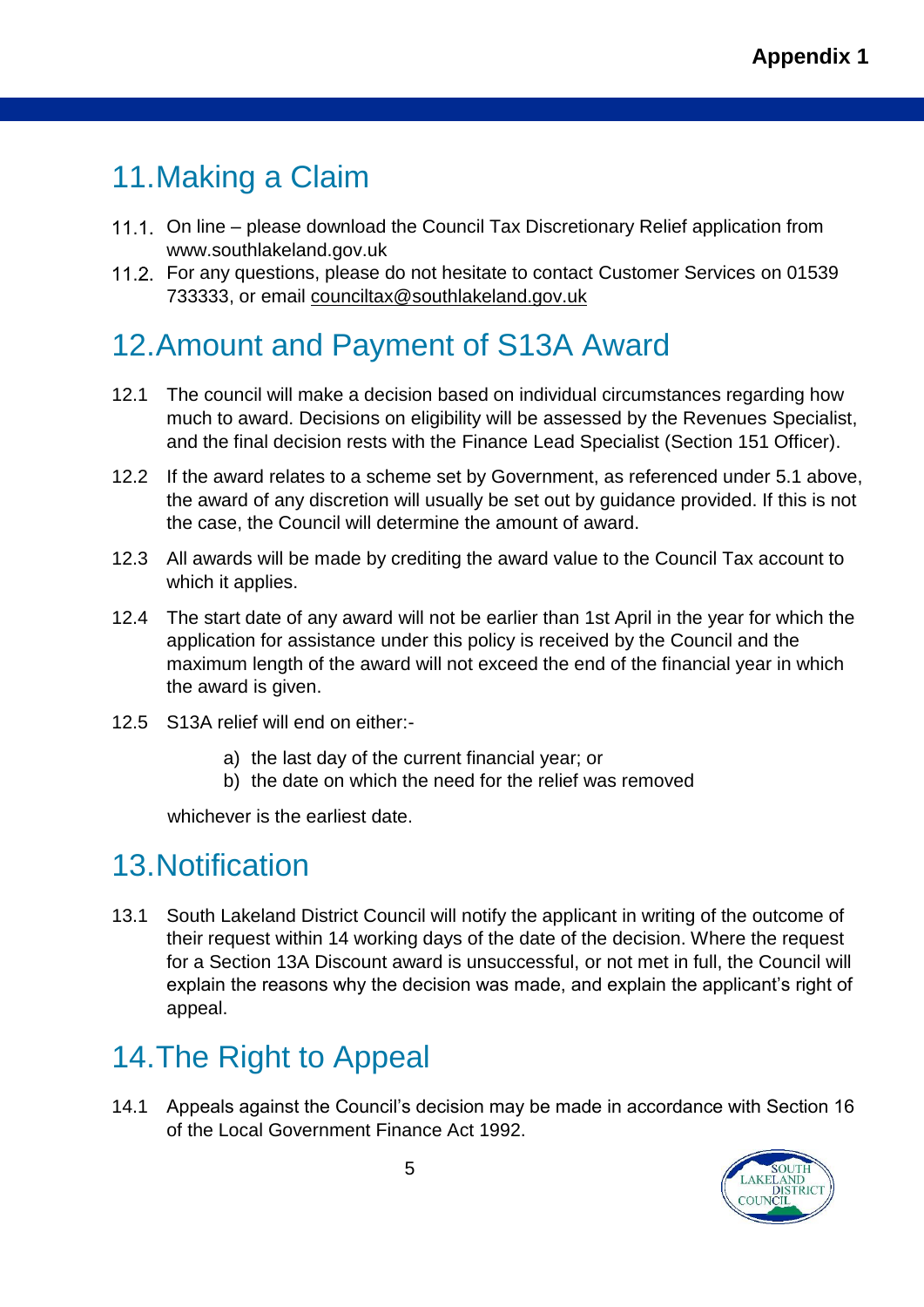- 14.2 The Council Tax payer must in the first instance write to the Council outlining the reason for their appeal.
- 14.3 Where an appeal is received, an officer other than the original decision maker will reconsider the decision and notify the Council Tax payer accordingly. The Finance Lead Specialist (Section 151 Officer) will be consulted if deemed appropriate
- 14.4 Where the Council Tax payer remains aggrieved, a further appeal can then be made to the Valuation Tribunal. This further appeal should be made within 2 months of the decision of the Council not to grant any reductions. Full details can be obtained from the Valuation Tribunal http://www.valuationtribunal.gov.uk/Home.aspx

## <span id="page-5-0"></span>15.Fraud

- 15.1 The Council is committed to the fight against fraud. Any applicant who tries to fraudulently claim a Section 13A discount may have committed an offence under the Fraud Act 2006.
- 15.2 If the Council suspects that fraud may have occurred, the matter will be investigated as appropriate and this could lead to criminal proceedings.

### <span id="page-5-1"></span>16.Overpayments

16.1 If the Council becomes aware that the information contained in an application for S13A was incorrect or false, or that relevant information was not declared, the Council may seek to recover the value.

# <span id="page-5-2"></span>17.Policy Monitoring and Review

- 17.1 Awards under S13A of Local Government Finance Act 1992 are cash limited and therefore expenditure is not intended to exceed the amount agreed either through a fund determined by Government, or the amount determined by the Finance Lead Specialist (Section 151 Officer).
- 17.2 This policy will be reviewed on a regular basis and updated as appropriate to ensure it remains fit for purpose.
- 17.3 This Interim policy will be effective from 20<sup>th</sup> May 2020 relating to Council tax due for the 2020/21 financial year onwards.